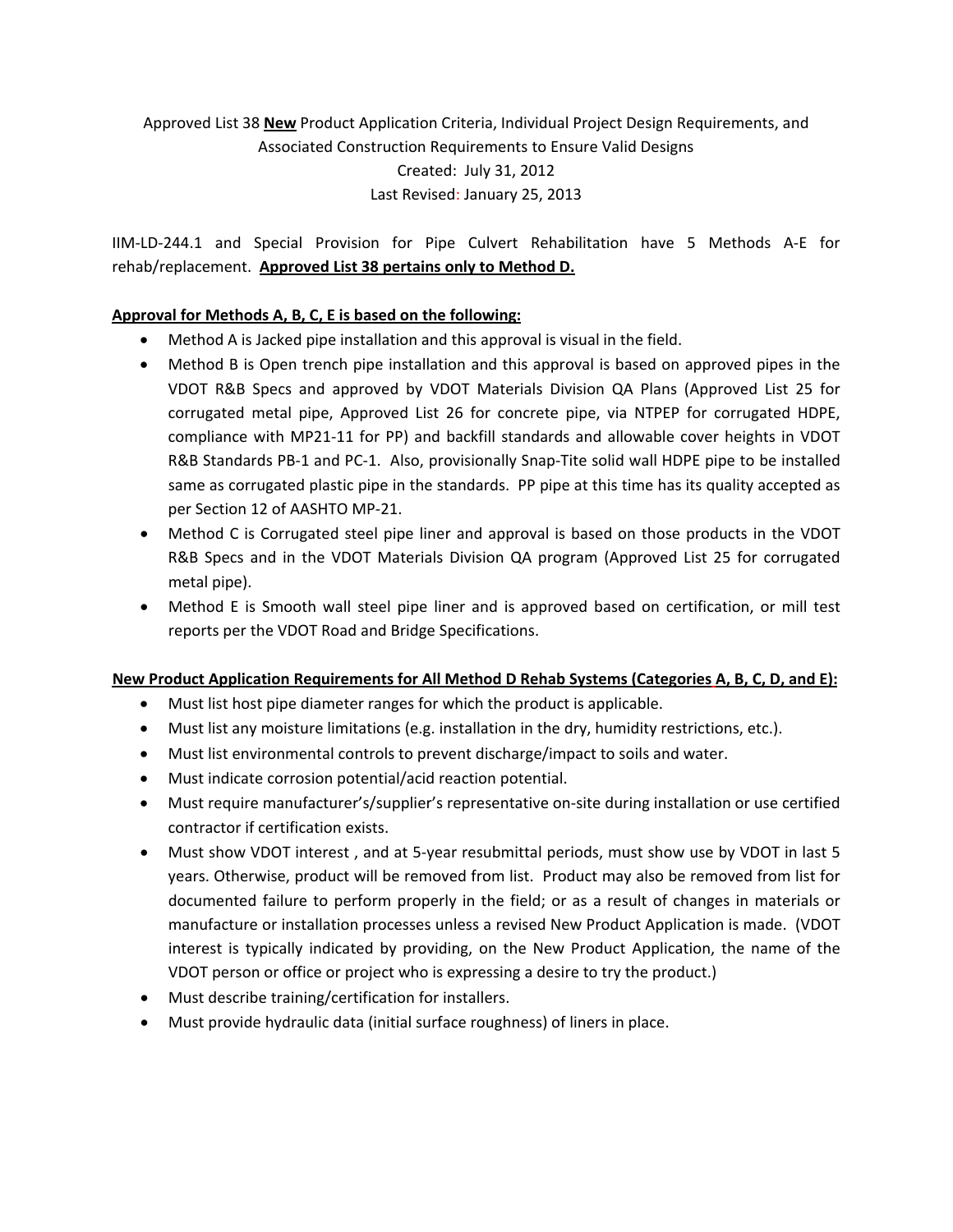## **New Product Application Requirements for Method D**

#### **Category A – Cured in Place Pipe (CIPP)**

- New Product Application requirements:
	- o Must provide MSDS sheets.
	- o Must list all chemical constituents including proprietary chemicals including CAS Registry Number as available.
	- o Must list liner material type.
	- o Must provide description of minimum environmental protection requirements
	- o Must list cure method (e.g., UV, steam, hot water, etc.).
	- o Must list typical, minimum, maximum application thicknesses.
	- o Must prove durability of 50 years or 75 years for the applicable roadway functional classification as per VDOT Road & Bridge Standard PC‐1.
	- o Must give proof of long term modulus.
	- o Must provide proof of initial Manning's Number (n value for roughness in open channel flow) of product.
	- o Must meet ASTM Specification D5813 or equivalent.
	- o Must include specification or standard practice for installation (ASTM F1216 or F1743 or F2019 or F2599 for example).
	- o Temperature cure profile
	- o Installation ambient temperature range.
- Given design criteria to use for project-specific structural design computations:
	- o Must meet IIM‐LD‐244.1 Table A Flexible Liner Type Selection Guide.
	- o Must follow ASTM F1216 Appendix X1.2.2 Fully Deteriorated Gravity Pipe Condition exactly.
	- o GW table at crown of pipe.
	- o Traffic loading is HL‐93, ignored after 8 ft of cover except for multiple barrel rehabs continue indefinitely.
	- o Total wet unit weight of soil is 120 pcf, 135 pcf saturated.
	- o Modulus of soil reaction (based on VDOT pipe installation standards):
		- $\blacksquare$  0-5 ft of cover = 1.8 ksi
		- $\blacktriangleright$  >5-10 ft of cover = 2 ksi
		- $\approx$  >10-30 ft of cover = 2.2 ksi
		- $\approx$  >30-60 ft of cover = 2.6 ksi
		- $\blacktriangleright$  >60 ft of cover = 2.8 ksi
	- $\circ$  Factor of safety N = 2.0.
- Construction:
	- o Any voids around exterior of host pipe must be filled for design assumptions to be valid.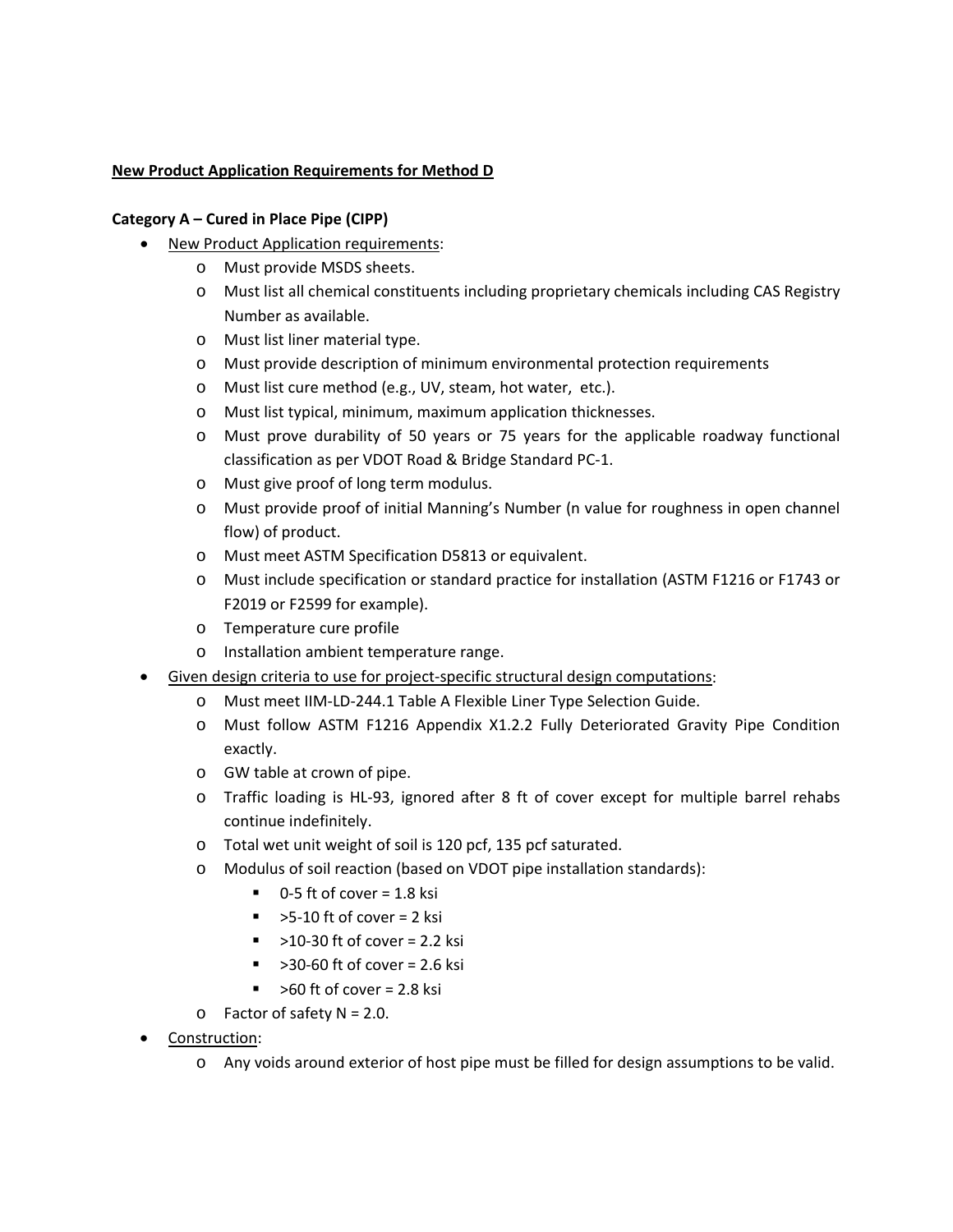#### **Category B – Fold and form flexible liner**

- **New Product Application requirements:** 
	- o Must provide MSDS sheets.
	- o Must list all chemical constituents including proprietary chemicals, including CAS Registry Number as available.
	- o Must list liner material type.
	- o Must list type of cure if other than steam.
	- o Must list typical, minimum, maximum application thicknesses.
	- o Must prove durability of 50 years or 75 years for the applicable roadway functional classification as per VDOT Road & Bridge Standard PC‐1.
	- o Must give proof of long term modulus.
	- o Must provide proof of initial Manning's Number (n value for roughness in open channel flow) of product.
	- o Must meet ASTM Specifications F1504 or F1871 or D5813 or equivalent.
	- o Must include specification or standard practice for installation (ASTM F1606 or F1867 or F1947 for example).
	- o Must provide ambient temperature range for installation
	- Given design criteria to use for project-specific structural design computations:
		- o Must meet IIM‐LD‐244.1 Table A Flexible Liner Type Selection Guide.
		- o Must follow ASTM F1947 Appendix X1.2.2 Fully Deteriorated Design Condition or ASTM F1867 Appendix X1.2.3 Fully Deteriorated Design Condition exactly.
		- o GW table at crown of pipe.
		- o Traffic loading is HL‐93, ignored after 8 ft of cover except for multiple barrel rehabs continue indefinitely.
		- o Unit weight of soil is 120 pcf, 135 pcf saturated.
		- o Modulus of soil reaction (based on VDOT pipe installation standards):
			- $\blacksquare$  0-5 ft of cover = 1.8 ksi
			- $\blacktriangleright$  >5-10 ft of cover = 2 ksi
			- $\blacktriangleright$  >10-30 ft of cover = 2.2 ksi
			- $\approx$  >30-60 ft of cover = 2.6 ksi
			- $\blacktriangleright$  >60 ft of cover = 2.8 ksi
		- $\circ$  Factor of safety N = 2.0.
- Construction:
	- o Any voids around exterior of host pipe must be filled for design assumptions to be valid.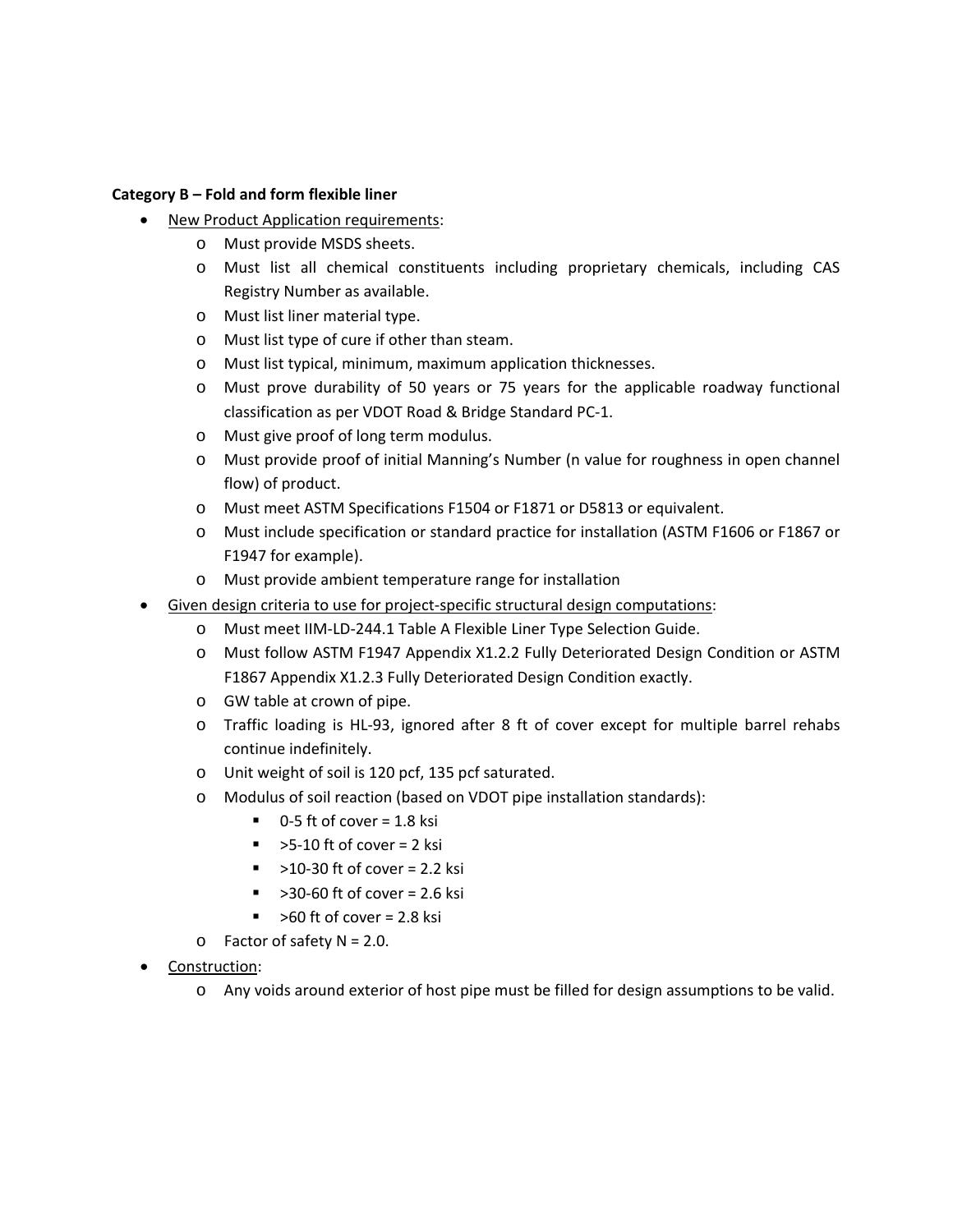### **Category C – Solid wall HDPE or PVC slip‐liner**

- New Product Application requirements:
	- o Must meet AASHTO M326 or ASTM F714 and Sections 7.4, 7.5, and 9.3 of AASHTO M326 (solid wall HDPE), AASHTO M278 for PVC or similar/equivalent for >375mm diameter PVC.
	- o Must list minimum cell class for PVC.
	- o Must include specification or standard practice for installation (ASTM F585 for example).
	- o Joints shall be watertight as per ASTM D3212. Typically, a watertight joint is tested at the manufacturing facility, and a Professional Engineer witnesses the test and submits a report which is kept on file. This report would be submitted as proof of watertightness of joint for future projects, without having to perform the test for each individual project, as long as the joint has not been changed.
- Given design criteria to use for project-specific structural design computations:
	- o Must meet IIM‐LD‐244.1 Table A Flexible Liner Type Selection Guide.
	- o Must follow AASHTO LRFD Bridge Design Specifications, Section 12, version in use by VDOT Structure & Bridge Division at time of submittal.
	- o Must provide SDR and outside diameter of pipe.
	- o GW table at crown of pipe.
	- o Traffic loading is HL‐93, ignored after 8 ft of cover except for multiple barrel rehabs continue indefinitely.
	- o Unit weight of soil is 120 pcf, 135 pcf saturated.
	- o Constrained soil modulus (based on VDOT pipe installation standards):
		- $\blacksquare$  0-5 ft of cover = 1.8 ksi
		- $\blacktriangleright$  >5-10 ft of cover = 2 ksi
		- $\blacktriangleright$  >10-30 ft of cover = 2.2 ksi
		- $\sim$  >30-60 ft of cover = 2.6 ksi
		- $\blacktriangleright$  >60 ft of cover = 2.8 ksi
	- o Shape factor shall be 3.0.
	- o Long term modulus shall be used for stiffness computation.
	- o Live Load Distribution Factor = 1.
	- o Deflection Lag Factor = 1.5.
	- o Bedding Factor = 0.1.
	- o Installation Factor = 1.5.
	- o Maximum deflection, deflection needed in any computations, and service long‐term tension strain limit shall be 5% for PE, and either 5% or 3.5% for PVC depending on cell class as per AASHTO LRFD Bridge Design Specs Table 12.12.3.3.1.
	- o Poisson's ratio of soil shall be 0.3.
	- o Earth load modifier shall be 1.05 and live load modifier shall be 1.0.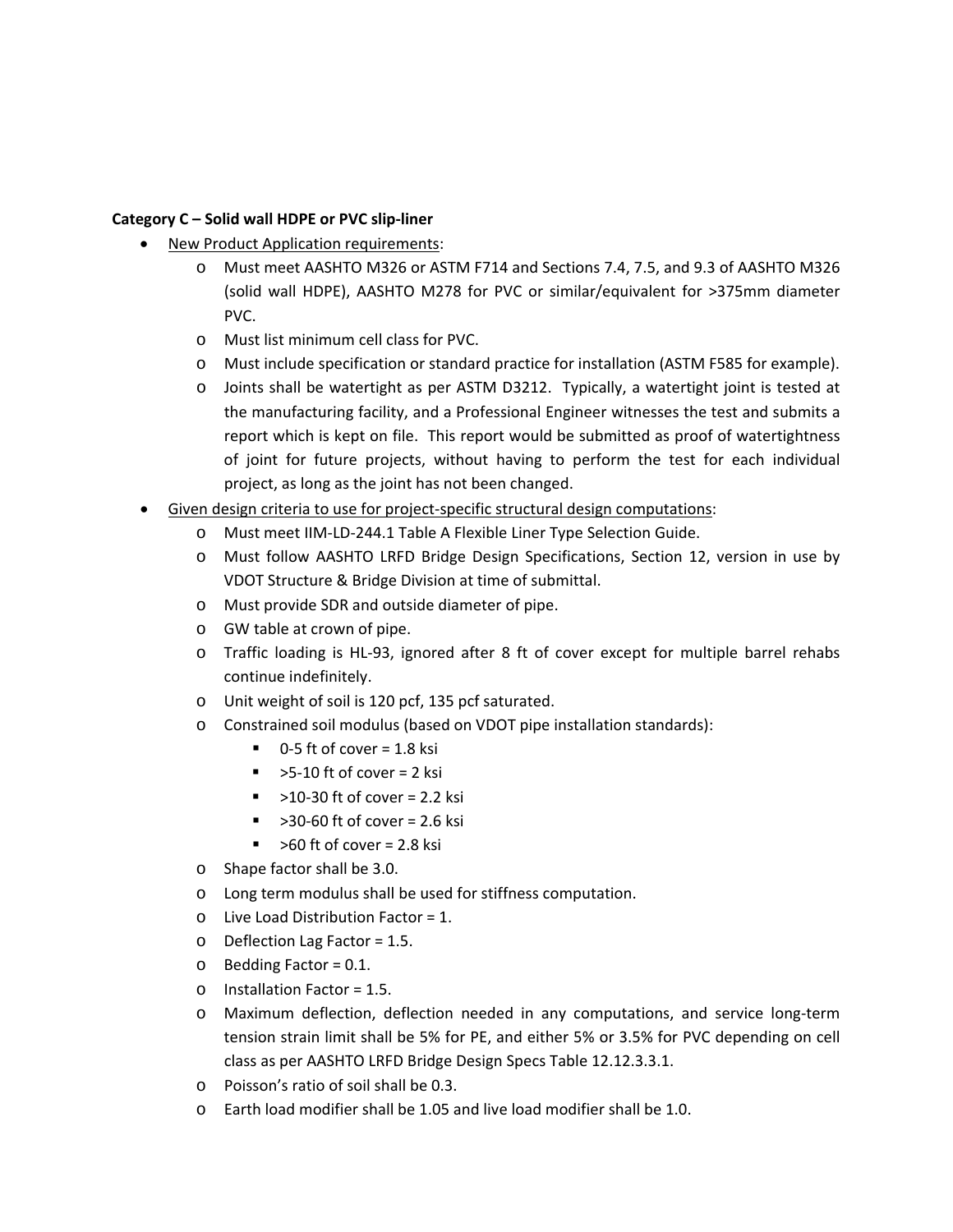- o Manning's n = 0.011 for PVC, 0.12 for HDPE. (For hydraulic design.)
- Construction:
	- o Any voids around exterior of host pipe must be filled for design assumptions to be valid.
	- o The annular space between host pipe and liner pipe must be fully grouted for design assumptions to be valid.

## Category D - Corrugated or profile wall HDPE, PVC, or polypropylene slip-liner (includes spiral-wound **liners, assuming they are ribbed/profiled)**

- New Product Application requirements:
	- o Must meet AASHTO M294 (HDPE), ASTM F894 (profile PE) or equivalent, M304 (PVC) , MP21‐11 (PP), ASTM F1735 (PVC profile strip) or equivalent, ASTM F1697 (PVC spiral‐ wound) or equivalent.
	- o Must list minimum cell class for PVC.
	- o Must include specification or standard practice for installation (ASTM F585 or F1698 or F1741 for example).
	- o Joints shall be watertight as per ASTM D3212. Typically, a watertight joint is tested at the manufacturing facility, and a Professional Engineer witnesses the test and submits a report which is kept on file. This report would be submitted as proof of watertightness of joint for future projects, without having to perform the test for each individual project, as long as the joint has not been changed.
- Given design criteria to use for project-specific structural design computations:
	- o Must meet IIM‐LD‐244.1 Table A Flexible Liner Type Selection Guide.
	- o Must follow AASHTO LRFD Bridge Design Specifications, Section 12, version in use by VDOT Structure & Bridge Division at time of submittal.
	- o Must provide outside diameter, inside diameter, diameter to centroid of wall, moment of inertia, gross and effective areas of wall.
	- o GW table at crown of pipe.
	- o Traffic loading is HL‐93, ignored after 8 ft of cover except for multiple barrel rehabs continue indefinitely.
	- o Unit weight of soil is 120 pcf, 135 pcf saturated.
	- o Constrained soil modulus (based on VDOT pipe installation standards):
		- $\blacksquare$  0-5 ft of cover = 1.8 ksi
		- $\blacktriangleright$  >5-10 ft of cover = 2 ksi
		- $\blacksquare$  >10-30 ft of cover = 2.2 ksi
		- >30‐60 ft of cover = 2.6 ksi
		- $\blacktriangleright$  >60 ft of cover = 2.8 ksi
	- o Shape factor shall be 3.0.
	- o Long term modulus shall be used for stiffness computation.
	- o Live Load Distribution Factor = 1.
	- o Deflection Lag Factor = 1.5.
	- o Bedding Factor = 0.1.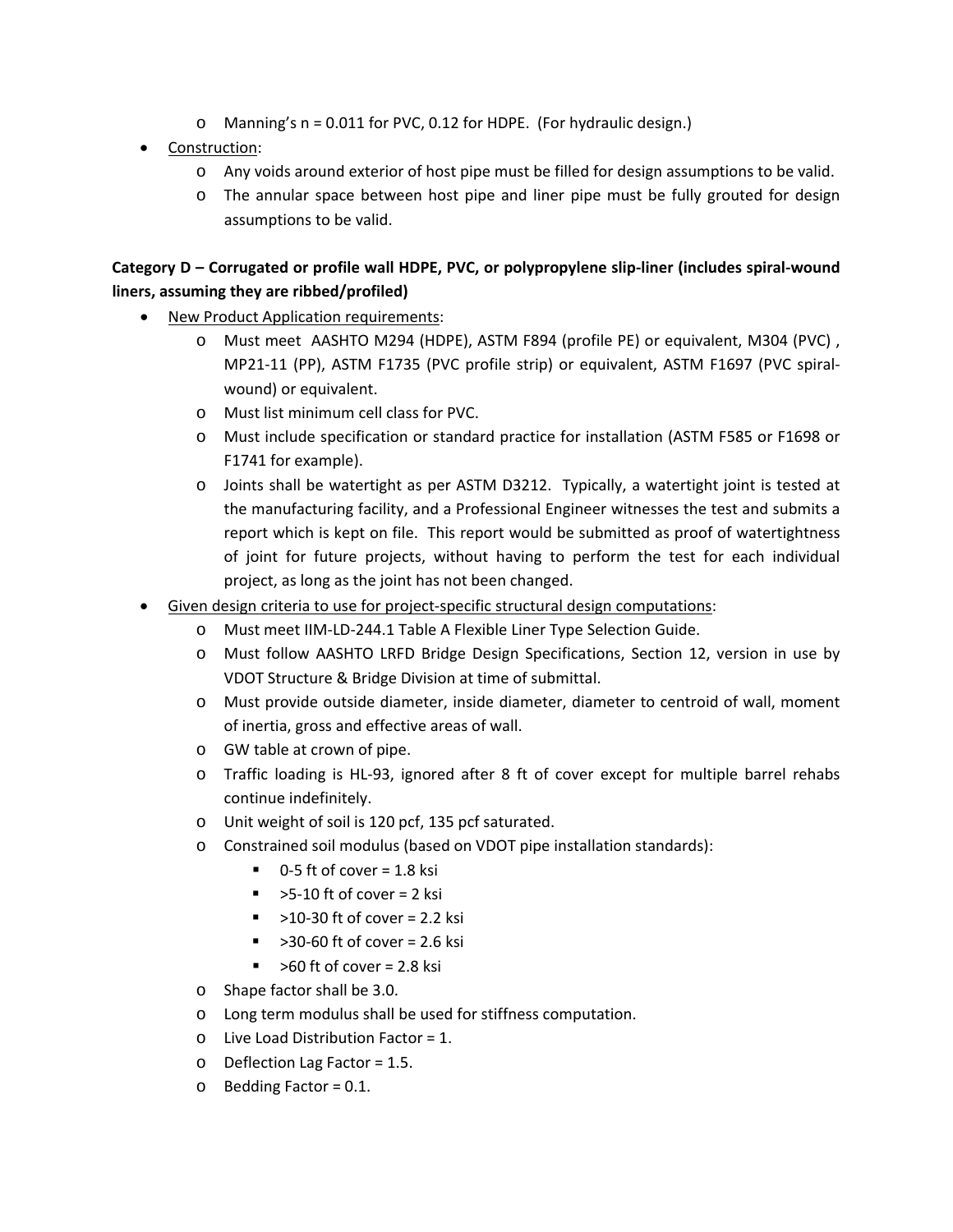- o Installation Factor = 1.5.
- o Maximum deflection, deflection needed in any computations, , and service long‐term tension strain limit shall be 5% for PE, and either 5% or 3.5% for PVC depending on cell class as per AASHTO LRFD Bridge Design Specs Table 12.12.3.3.1, and 3.5% for PP.
- o Poisson's ratio of soil shall be 0.3.
- o Earth load modifier shall be 1.05 and live load modifier shall be 1.0.
- o Manning's n = 0.011 for smooth interior PVC and 0.012 for smooth interior HDPE and PP. (For hydraulic design.)
- Construction:
	- o Any voids around exterior of host pipe must be filled for design assumptions to be valid.
	- o The annular space between host pipe and liner pipe must be fully grouted for design assumptions to be valid.

## **Category E – Spray‐on liners**

- New Product Application requirements:
	- o Must provide MSDS sheets.
	- o Must list all chemical constituents including proprietary chemicals, including CAS Registry Number as available
	- o Must provide description of minimum environmental protection requirements.
	- o Must list liner material type.
	- o Must list typical, minimum, maximum application thicknesses.
	- o Must prove durability of 50 years or 75 years for the applicable roadway functional classification as per VDOT Road & Bridge Standard PC‐1.
	- o Must give proof of long term and short term modulus, long term and short term strength.
	- o Must provide proof of initial Manning's n of product.
	- o Must include specification or standard practice for installation.
- Given design criteria to use for project-specific structural design computations (typically in the past spray‐on liners have been used to prevent further corrosion/deterioration, not for structural rehabilitation):
	- o Must meet IIM‐LD‐244.1 Table A Flexible Liner Type Selection Guide.
	- o Because of the variety of spray‐on liners available, several design options may be used. For cementitous liners, design shall be guided similarly to nonreinforced concrete pipe or alternately similar to fiberglass pipe (high modulus material). For other liners, polyurea for example, design shall be guided similarly to fiberglass pipe (high modulus material) or simply as plastic pipe if flexural modulus or ring bending strain results are not satisfactory.
		- **EXECO EXECO EXECO EXECO F CONCOCO EXECO FINCI** CHRIST CHRIST **CONCOCO EXECO FINCIS** 
			- Follow wall thickness and 3‐edge bearing strengths per Table 1 of ASTM C14. 3-edge bearing test results must be supplied. Assume a Type 4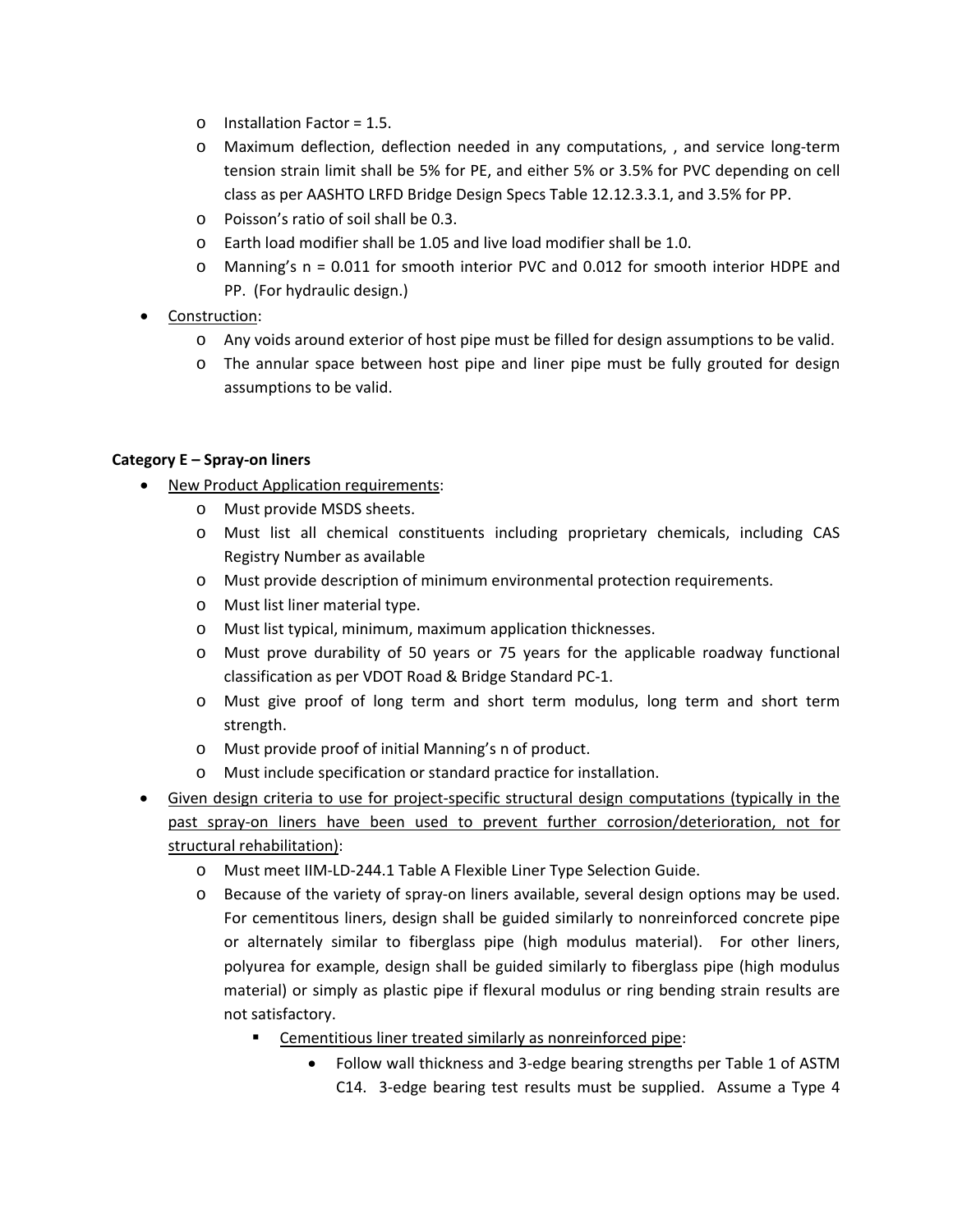bedding. Correlate the strength and bedding type to an allowable cover fill. (Methodology yet to be determined.)

- o In order to provide 3‐edge bearing results, it is recognized for a spray‐on product, this would require special formwork at a fabrication facility to obtain specimens to test. Similarly as is done for watertight joint testing, these tests may be done and witnessed by a PE and a report submitted, which may then be used as proof of strength without having to perform the test for each future project, as long as materials and processes have not changed. Application thicknesses not tested may be interpolated by a satisfactory method. Extrapolation beyond thicknesses tested will not be permitted on the thin side, and will only be permitted for thicker applications by satisfactory statistical data.
- Cementitious liner treated similarly as fiberglass pipe (this method is based on the proposed AASHTO LRFD Bridge Design Specifications for fiberglass pipe):
	- Articles referenced below are from AASHTO LRFD Bridge Design Specifications, Section 12, version in use by VDOT Structure & Bridge Division at time of submittal.
	- The flexibility factor for fiberglass pipe shall be determined in accordance with Article 12.12.3.6, but with the modulus replaced by flexural modulus, and the flexibility factor shall be limited as specified in Article 12.5.6.3.
	- Follow Section 12.12.2.2 for deflection, except replace modulus with flexural modulus (ksi) and drop the " $e_{sc}D$ " term.
	- Factored long term strain due to flexure shall be less than or equal to  $0.9*S<sub>b</sub>$  (Sb is ring bending strain).
	- Factored buckling strain demand shall be less than or equal to 0.7\*nominal strain capacity for buckling demand, computed per Eqn. 12.12.3.10.1e‐2, except replace modulus with flexural modulus and soil resistance factor shall be 1.0. Factored buckling strain shall be:
		- $\circ$  [[13.65\*Height of soil over crown (in feet) + 1.75\*P<sub>L</sub>] \* radius of liner to centroid of wall in in.]/(flexural modulus in ksi \* X‐S area of liner in in<sup>2</sup>/in), where  $P_L$  is determined from Eqn. 12.12.3.9-1.
	- Flexural modulus shall be determined from pipe stiffness tests and per Appendix 2 of ASTM D2412, and shall be at least 1,200 ksi.
	- Long term ring bending strain,  $S_{b}$ , shall be determined in accordance with ASTM D5365 and results extrapolated to both 50 years and 75 years, and shall be at least 0.006.
		- o It is recognized that for a spray‐on product, obtaining specimens for flexural modulus and ring bending strain tests would require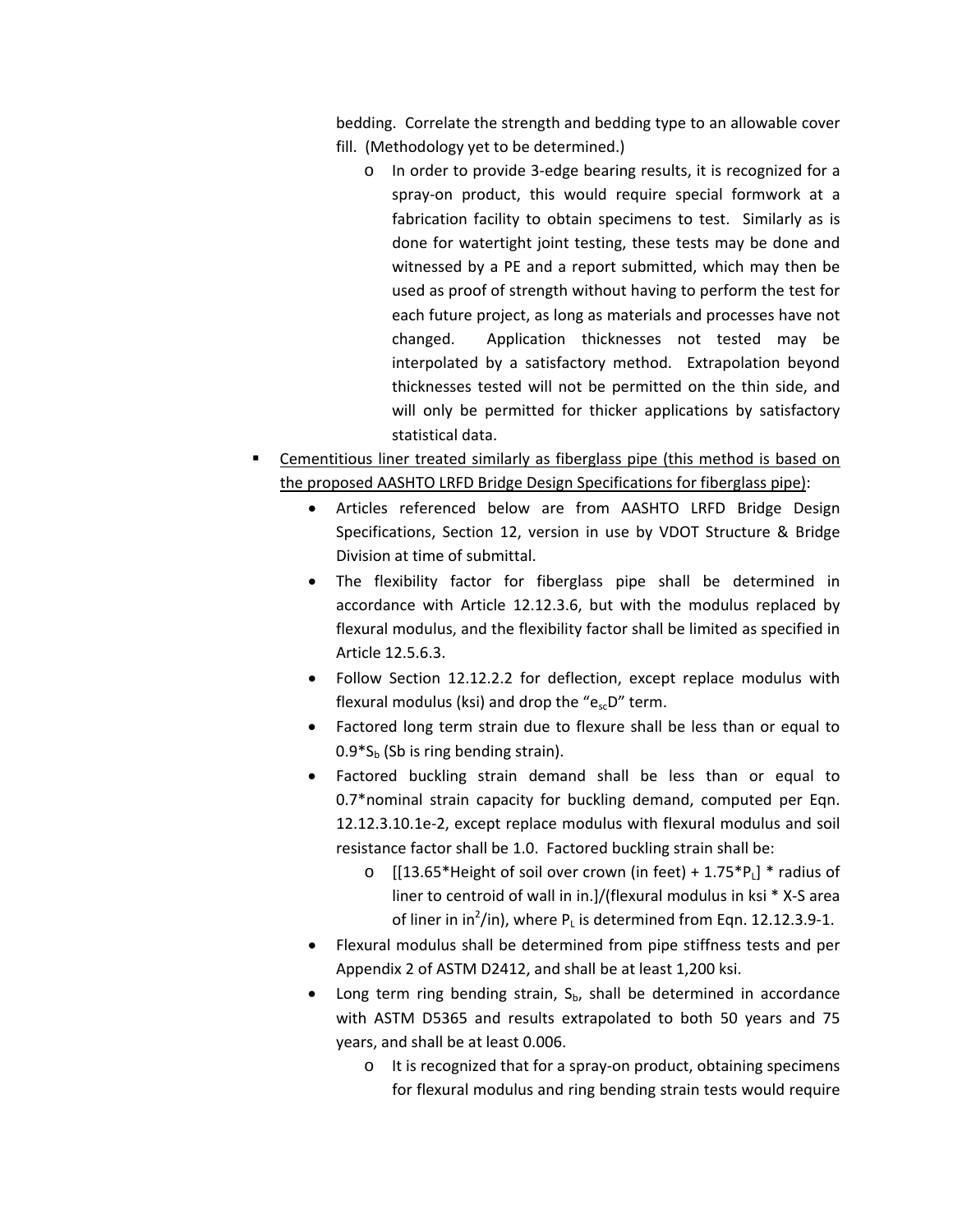special formwork at a fabrication facility. Similarly as is done for watertight joint testing, these tests may be done and witnessed by a PE and a report submitted, which may then be used as proof of results without having to perform the tests for each future project, as long as materials and processes have not changed. Application thicknesses not tested may be interpolated by a satisfactory method. Extrapolation beyond thicknesses tested will not be permitted on the thin side, and will only be permitted for thicker applications by satisfactory statistical data.

- GW table at crown of pipe.
- Traffic loading is HL‐93, ignored after 8 ft of cover except for multiple barrel rehabs continue indefinitely.
- Unit weight of soil is 120 pcf, 135 pcf saturated.
- Modulus of soil reaction (based on VDOT pipe installation standards):
	- $O$  0-5 ft of cover = 1.8 ksi
	- $\circ$  >5-10 ft of cover = 2 ksi
	- $\circ$  >10-30 ft of cover = 2.2 ksi
	- $\circ$  >30-60 ft of cover = 2.6 ksi
	- $\circ$  >60 ft of cover = 2.8 ksi
- Shape factor shall be 3.0.
- Live Load Distribution Factor = 1.
- Deflection Lag Factor = 1.5.
- Bedding Factor = 0.1.
- Installation Factor = 1.5.
- Maximum deflection and deflections needed in any computations shall be 5%.
- Poisson's ratio of soil shall be 0.3.
- Earth load modifier shall be 1.05 and live load modifier shall be 1.0.
- Other liner types treated similarly as fiberglass pipe:
	- Same as for cementitous liner treated similarly as fiberglass pipe above.
- Other liner types treated same as plastic pipe:
	- Follow AASHTO LRFD Bridge Design Specifications, Section 12, for thermoplastic pipe, version in use by VDOT Structure & Bridge Division at time of submittal.
	- GW table at crown of pipe.
	- Traffic loading is HL‐93, ignored after 8 ft of cover except for multiple barrel rehabs continue indefinitely.
	- Unit weight of soil is 120 pcf, 135 pcf saturated.
	- Modulus of soil reaction (based on VDOT pipe installation standards):
		- $O$  0-5 ft of cover = 1.8 ksi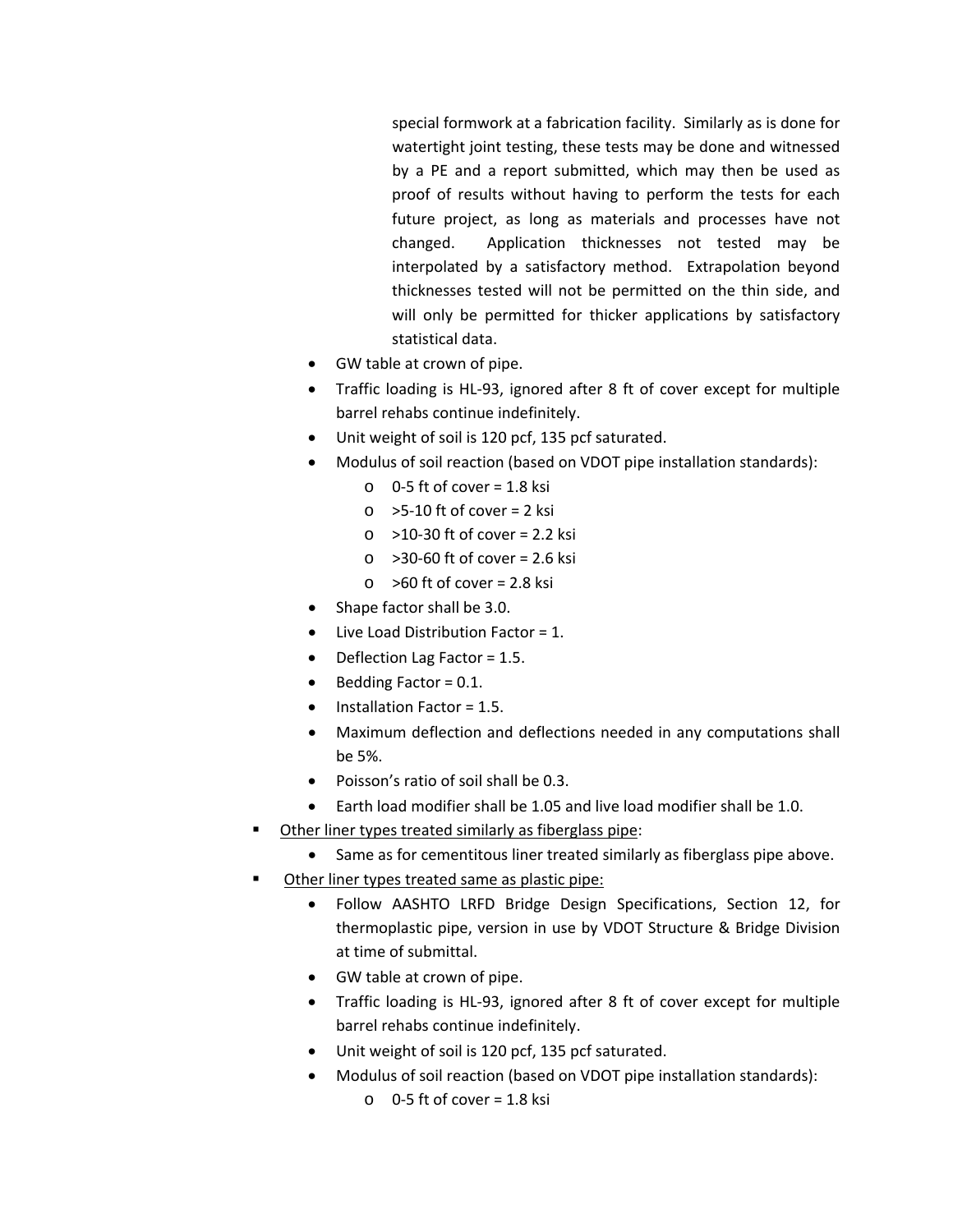- $\circ$  >5-10 ft of cover = 2 ksi
- o >10‐30 ft of cover = 2.2 ksi
- o >30‐60 ft of cover = 2.6 ksi
- $\circ$  >60 ft of cover = 2.8 ksi
- Shape factor shall be 3.0.
- Live Load Distribution Factor = 1.
- Deflection Lag Factor = 1.5.
- Bedding Factor = 0.1.
- Installation Factor = 1.5.
- Maximum deflection and deflections needed in any computations shall be 5%.
- Poisson's ratio of soil shall be 0.3.
- Earth load modifier shall be 1.05 and live load modifier shall be 1.0.

## Construction:

- o Any voids around exterior of host pipe must be filled for design assumptions to be valid.
- ASTM C14 Standard Specification for Nonreinforced Concrete Sewer, Storm Drain, and Culvert Pipe
- ASTM D2412 Standard Test Method for Determination of External Loading Characteristics of Plastic Pipe by Parallel‐Plate Loading
- ASTM D5365 Standard Test Method for Long-Term Ring-Bending Strain of "Fiberglass" (Glass-Fiber‐Reinforced Thermosetting‐Resin) Pipe
- ASTM D5813 Standard Specification for Cured-In-Place Thermosetting Resin Sewer Piping Systems
- ASTM F585 Standard Practice for Insertion of Flexible Polyethylene Pipe into Existing Sewers
- ASTM F714 Standard Specification for Polyethylene (PE) Plastic Pipe (SDR‐PR) Based on Outside Diameter
- ASTM F1216 Standard Practice for Rehabilitation of Existing Pipelines and Conduits by the Inversion and Curing of a Resin‐Impregnated Tube
- ASTM F1504 Standard Specification for Folded Poly(Vinyl Chloride) (PVC) Pipe for Existing Sewer and Conduit Rehabilitation
- ASTM F1606 Standard Practice for Rehabilitation of Existing Sewers and Conduits with Deformed Polyethylene (PE) Liner
- ASTM F1697 Standard Specification for Poly(Vinyl Chloride) (PVC) Profile Strip for Machine Spiral‐Wound Liner Pipe Rehabilitation of Existing Sewers and Conduit
- ASTM F1698 Standard Practice for Installation of Poly(Vinyl Chloride)(PVC) Profile Strip Liner and Cementious Grout for Rehabilitation of Existing Man‐Entry Sewers and Conduits
- ASTM F1735 Standard Specification for Poly (Vinyl Chloride)(PVC) Profile Strip for PVC Liners for Rehabilitation of Existing Man‐Entry Sewers and Conduits